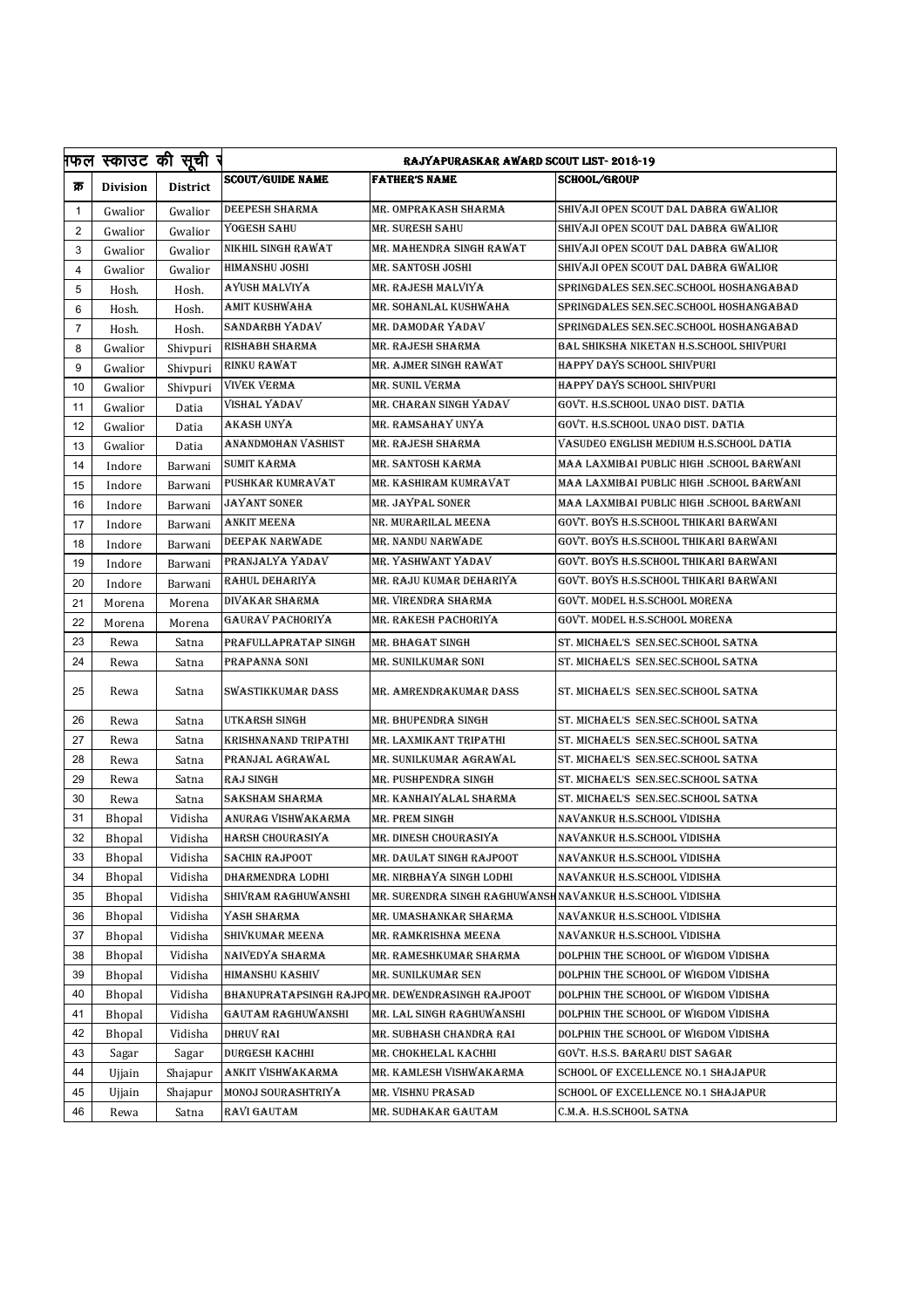|                  |                 | फल स्काउट की सूची र | <b>RAJYAPURASKAR AWARD SCOUT LIST-2018-19</b> |                                  |                                                                |  |
|------------------|-----------------|---------------------|-----------------------------------------------|----------------------------------|----------------------------------------------------------------|--|
| क्र              | <b>Division</b> | <b>District</b>     | <b>SCOUT/GUIDE NAME</b>                       | <b>FATHER'S NAME</b>             | <b>SCHOOL/GROUP</b>                                            |  |
| 47               | Rewa            | Satna               | DHEERENDRA KUSHWAHA                           | MR. RAKESH KUSHWAHA              | C.M.A. H.S.SCHOOL SATNA                                        |  |
| 48               | Indore          | Indore              | <b>DIPESH SAHU</b>                            | MR. NANDKISHORE SAHU             | PRAGATI H.S.SCHOOL INDORE                                      |  |
| 49               | Indore          | Indore              | <b>HARSH VERMA</b>                            | MR. NARESH VERMA                 | PRAGATI H.S.SCHOOL INDORE                                      |  |
| 50               | Indore          | Indore              | AYUSH KOUSHAL                                 | MR. BALKISHAN                    | PRAGATI H.S.SCHOOL INDORE                                      |  |
| 51               | Indore          | Indore              | ADITYA ANIYA                                  | MR. AJAY ANIYA                   | PRAGATI H.S.SCHOOL INDORE                                      |  |
| 52               | Rewa            | Satna               | ATUL JAISWAL                                  | MR. DINESH JAISWAL               | SARLA H.S. SCHOOL SARLANAGAR SATNA                             |  |
| 53               | Jabalpur        | Katni               | <b>OM SINGH</b>                               | MR. ARVIND SINGH                 | BARDSLEY ENG.MED.SR.SE.SCHOOL KATNI                            |  |
| 54               | Jabalpur        | Katni               | <b>GAGAR SHUKLA</b>                           | MR. ARUN SHUKLA                  | BARDSLEY ENG.MED.SR.SE.SCHOOL KATNI                            |  |
| 55               | Jabalpur        | Katni               | ADITYA PAHARIYA                               | MR. ANUP PAHARIYA                | BARDSLEY ENG.MED.SR.SE.SCHOOL KATNI                            |  |
| 56               | Jabalpur        | Katni               | <b>LUCKY TIWARI</b>                           | MR. HANSHRAJ TIWARI              | BARDSLEY ENG.MED.SR.SE.SCHOOL KATNI                            |  |
| 57               | Jabalpur        | Katni               | <b>NAKUL PANDEY</b>                           | LATE MR.MITHILESH PANDEY         | BARDSLEY ENG.MED.SR.SE.SCHOOL KATNI                            |  |
| 58               | <b>Bhopal</b>   | <b>Bhopal</b>       | ADITYA SAHU                                   | MR. YASHWANT SAHU                | ST. MONTFORT SCHOOL PATELNAGAR BHOPAL                          |  |
| 59               | <b>Bhopal</b>   | <b>Bhopal</b>       | <b>MRADUL PANT</b>                            | MR. DHIRESH PANT                 | ST. MONTFORT SCHOOL PATELNAGAR BHOPAL                          |  |
| 60               | <b>Bhopal</b>   | <b>Bhopal</b>       | <b>RAHUL GURBANI</b>                          | MR. PRAKASHCHAND GURBANI         | ST. MONTFORT SCHOOL PATELNAGAR BHOPAL                          |  |
| 61               | Bhopal          | Bhopal              | YASH SAHU                                     | MR. SUJEET SAHU                  | ST. MONTFORT SCHOOL PATELNAGAR BHOPAL                          |  |
| 62               | <b>Bhopal</b>   | Bhopal              | <b>BHUPENDRA SINGH</b>                        | MR. VIJAY SINGH                  | ST. MONTFORT SCHOOL PATELNAGAR BHOPAL                          |  |
| 63               | <b>Bhopal</b>   | Bhopal              | <b>ABHIJEET DUBEY</b>                         | MR. AVNINDRA DUBEY               | ST. MONTFORT SCHOOL PATELNAGAR BHOPAL                          |  |
| 64               | <b>Bhopal</b>   | <b>Bhopal</b>       | DHRUVKUMAR MAHESHWARI MR. MANISH MAHESHWARI   |                                  | ST. MONTFORT SCHOOL PATELNAGAR BHOPAL                          |  |
| 65               | <b>Bhopal</b>   | <b>Bhopal</b>       | <b>KRITAGYA SHUKLA</b>                        | MR. MANOJ SHUKLA                 | ST. MONTFORT SCHOOL PATELNAGAR BHOPAL                          |  |
| 66               | Rewa            | Rewa                | ROHIT KUSHWAHA                                | MR. SHYAMLAL KUSHWAHA            | GOVT. H.S.SCHOOL KHAJUHA REWA                                  |  |
| 67               | Jabalpur        |                     | Chhindwara AKSHAY JANGHELA                    | MR. MOHAN SINGH JANGHELA         | NEW ARADHANA CONVENT H.S.SCHOOL PARASIYA                       |  |
| 68               | Sagar           | Sagar               | <b>SONU GHOSHI</b>                            | MR. RAJESH GHOSHI                | SUNDERLALA SHRIVATAVA H.S.SCHOOL SAGAR                         |  |
| 69               | <b>Bhopal</b>   | <b>Bhopal</b>       | ROHIT JALIMINCHI                              | MR. GURU MORTEPPA                | ST. MONTFORT SCHOOL PATELNAGAR BHOPAL                          |  |
| 70               | <b>Bhopal</b>   | <b>Bhopal</b>       | <b>KUNAL BHAVSAR</b>                          | MR. RAJESH BHAVSAR               | ST. MONTFORT SCHOOL PATELNAGAR BHOPAL                          |  |
| 71               | Gwalior         | Guna                | MANUJ VERMA                                   | MR. MADHUKAR VERMA               | NEIIL WORLD SCHOOL GUNA                                        |  |
| 72               | Gwalior         | Guna                | AYUSH RAGHUWANSHI                             | MR. VISHVEER RAGHUWANSHI         | NEIIL WORLD SCHOOL GUNA                                        |  |
| 73               | Gwalior         | Guna                | AKSCHATRA SHARMA                              | MR. YOGESH SHARMA                | VANDANA CONVENT SCHOOL GUNA                                    |  |
| 74               | Gwalior         | Guna                | SONU BANJARA                                  | MR. GHOSHI BANJARA               | GOVT. HIGH SCHOOL CHHIPON GUNA                                 |  |
| सफल गाइड की सूची |                 |                     | RAJYAPURASKAR AWARD GUIDE LIST-2018-19        |                                  |                                                                |  |
|                  |                 |                     | <b>GUIDE NAME</b>                             | <b>FATHER'S NAME</b>             | <b>SCHOOL/GROUP</b>                                            |  |
| क्र              | <b>Division</b> | <b>District</b>     |                                               |                                  |                                                                |  |
| 1                | Gwalior         | Shivpuri            | <b>KU. SALONI SHARMA</b>                      | MR. VINOD KUMAR SHARMA           | GURUNANAK H.S.SCHOOL SHIVPURI                                  |  |
| 2                | Gwalior         |                     | Shivpuri KU. RIYANSHI SONI                    | MR. SANTOSH SONI                 | GURUNANAK H.S.SCHOOL SHIVPURI                                  |  |
| 3                | Gwalior         | Shivpuri            | KU. JAGRATI                                   | MR. VINOD DHAKAD                 | GURUNANAK H.S.SCHOOL SHIVPURI                                  |  |
| 4                | Gwalior         | Shivpuri            | KU. KHUSHI CHOUHAN                            | MR. NARESH CHOUHAN               | HAPPYDAYS SCHOOL SHIVPURI                                      |  |
| 5                | Gwalior         | Shivpuri            | KU. CHHAYA JATAV                              | MR. RAMESH JATAV                 | KASTURBAGANDHI H.S.SCHOOL SHIVPURI                             |  |
| 6                | Gwalior         | Shivpuri            | <b>KU. RINKESH BAGHEL</b>                     | MR. RAJENDRA BAGHEL              | KASTURBAGANDHI H.S.SCHOOL SHIVPURI                             |  |
| 7                | Gwalior         | Shivpuri            | KU. RUMALEE BAGHEL                            | MR. KUMMER BAGHEL                | KASTURBAGANDHI H.S.SCHOOL SHIVPURI                             |  |
| 8                | Gwalior         | Shivpuri            | KU. PREETI DHAKAD                             | MR. MANOJ DHAKAD                 | KASTURBAGANDHI H.S.SCHOOL SHIVPURI                             |  |
| 9                | Gwalior         | Shivpuri            | KU. KAVITA BATHAM                             | MR. THANSINGH BATHAM             | INDIAN PUBLIC H.S, SCHOOL SHIVPURI                             |  |
| 10               | Gwalior         | Shivpuri            | KU. MADHURI PAREEK                            | MR. NARHARI PAREEK               | EXCELLENCE SCHOOL NO.-A SHIVPURI                               |  |
| 11               | Gwalior         | Datia               | KU. SRASHTI SHARMA                            |                                  | MR. MAHENDRA NARAYAN SHARMA GOVT. G.H.S.SCHOOL UNAO DIST DATIA |  |
| 12               | Indore          | Barwani             | KU. PAYAL INGOLE                              | MR. VITTHAL INGOLE               | GOVT.GIRLS H.S.SCHOOL THIKARI BARWANI                          |  |
| 13               | Indore          | Barwani             | KU. KSHIPRA YADAV                             | MR. MANISH YADAV                 | ST. MARY SEN.SRC.SCHOOL BARWANI                                |  |
| 14               | <b>Bhopal</b>   | <b>Bhopal</b>       | KU. KRITIKA PRAJAPATI                         | MR. KRISHNA NARAYAN<br>PRAJAPATI | ST. THERESA'S GIRLS SCHOOL PIPLANI BHOPAL                      |  |
|                  |                 |                     |                                               |                                  |                                                                |  |